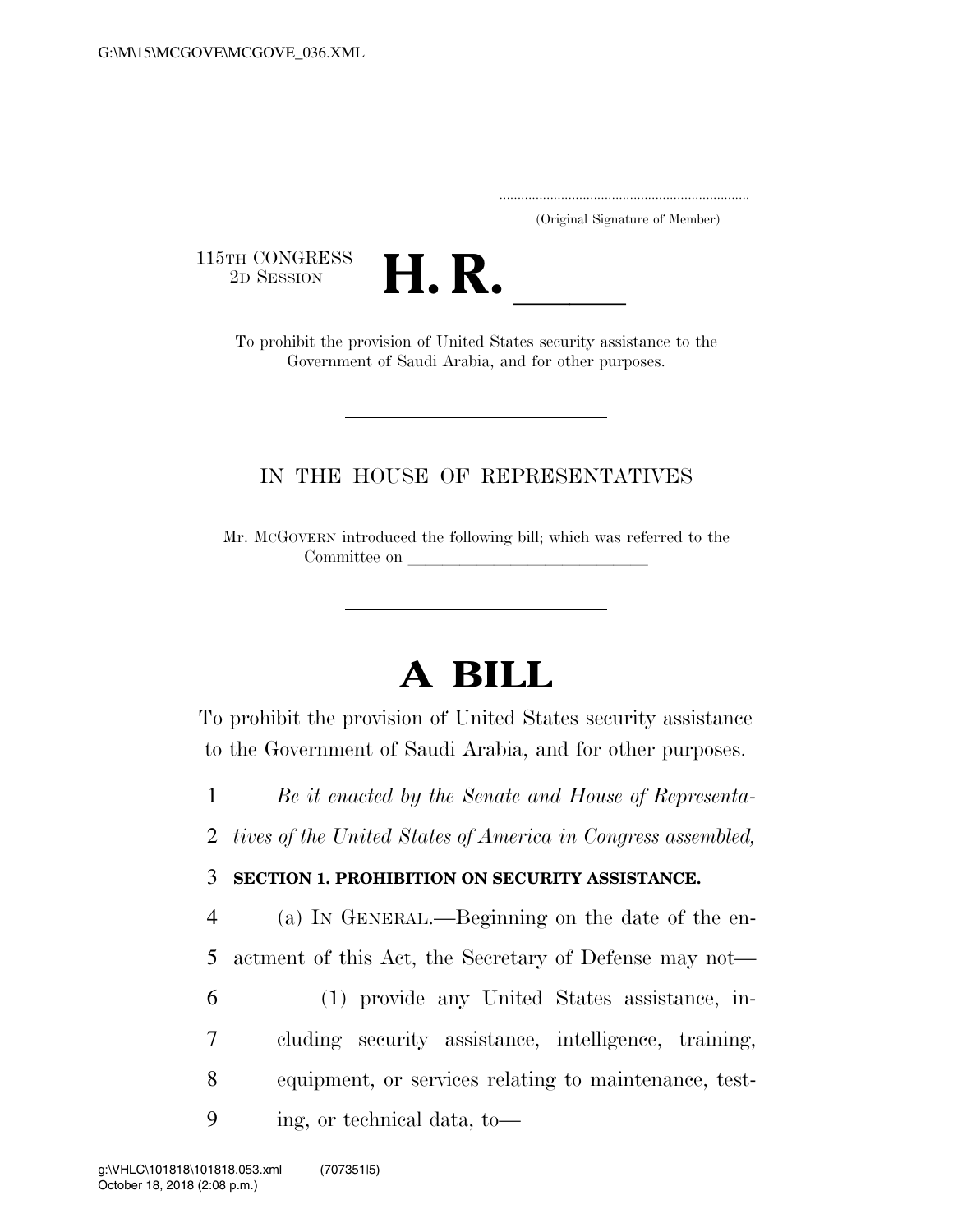(A) the Government of Saudi Arabia, in- cluding the Ministries of Defense, Interior, and Intelligence; or

 (B) any agent or instrumentality of such Government; or

 (2) engage in any defense cooperation with such Government, Ministries, agents, or instrumentalities. (b) EXCEPTION FOR THE PROTECTION OF UNITED STATES PERSONNEL AND CITIZENS.—The prohibition under subsection (a) shall not apply with respect to activi- ties of the Department of Defense relating to the protec- tion of United States diplomatic and consular posts or per-sonnel or to the evacuation of United States citizens.

## **SEC. 2. PROHIBITION ON ARMS SALES.**

 Beginning on the date of the enactment of this Act, no defense article, defense service, or design and construc- tion service, as such terms are defined for purposes of the Arms Export Control Act (22 U.S.C. 2751 et seq.), may be sold or otherwise made available to the Government of Saudi Arabia or to any agents or instrumentalities of such Government.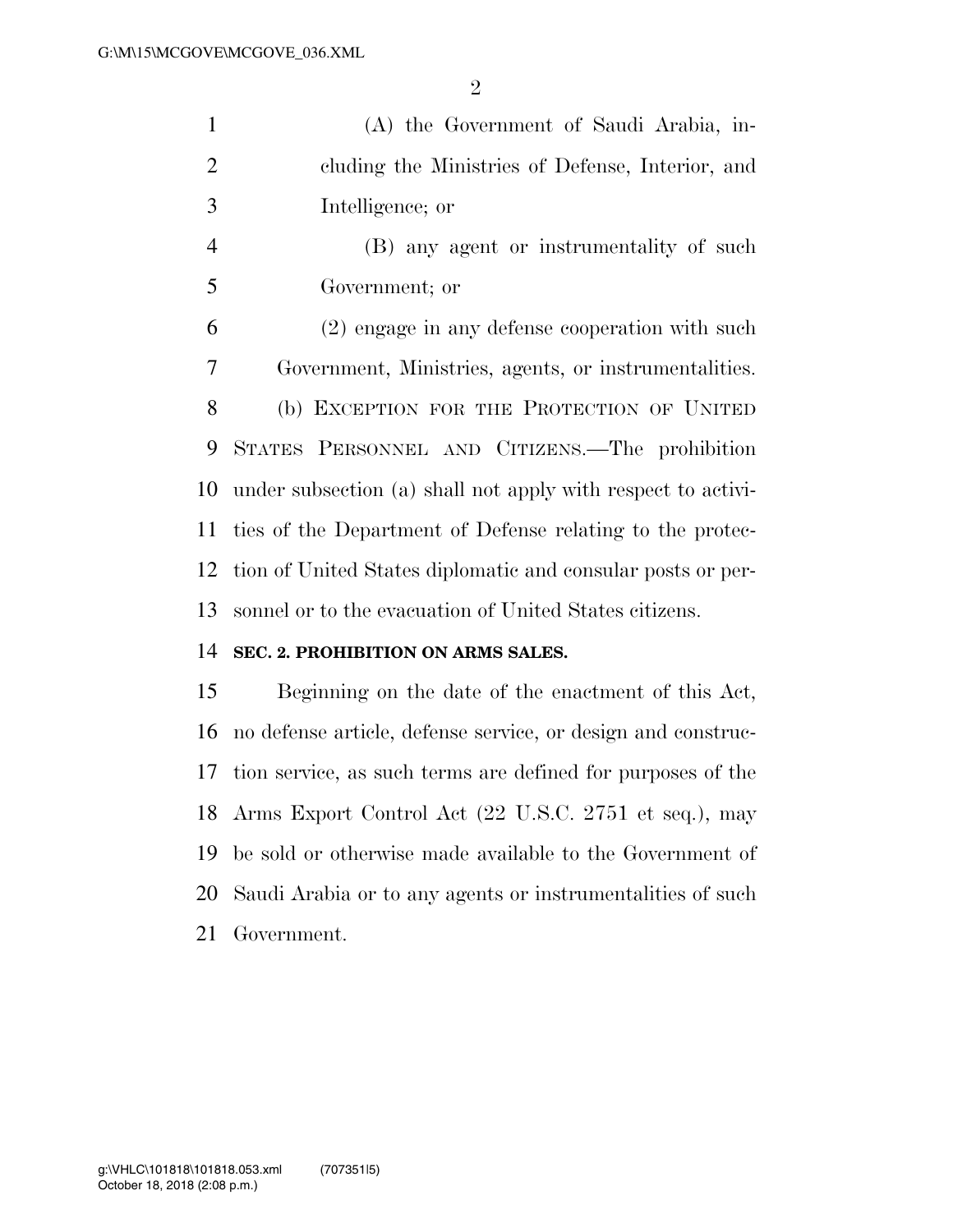## **SEC. 3. CASE-BY-CASE WAIVER OF PROHIBITIONS ON SECU-**

 (a) JOINT RESOLUTION OF APPROVAL TO WAIVE.— The prohibitions in sections 1 and 2 may be waived on a case-by-case basis if—

 (1) the President submits to the appropriate congressional committees a request to conduct a spe- cific activity otherwise prohibited by such sections; and

 (2) there is enacted a joint resolution approving the waiver of such prohibition with respect to such specific activity.

 (b) REPORT ACCOMPANYING REQUEST.—Each re- quest submitted pursuant to subsection (a)(1) shall also include a report describing—

 (1) how the requested activity would advance the national security and defense interests of the United States;

 (2) the status of the United States investigation into each person who—

 (A) authorized, ordered, carried out, or had knowledge of the murder of journalist and United States permanent resident Jamal Khashoggi; or